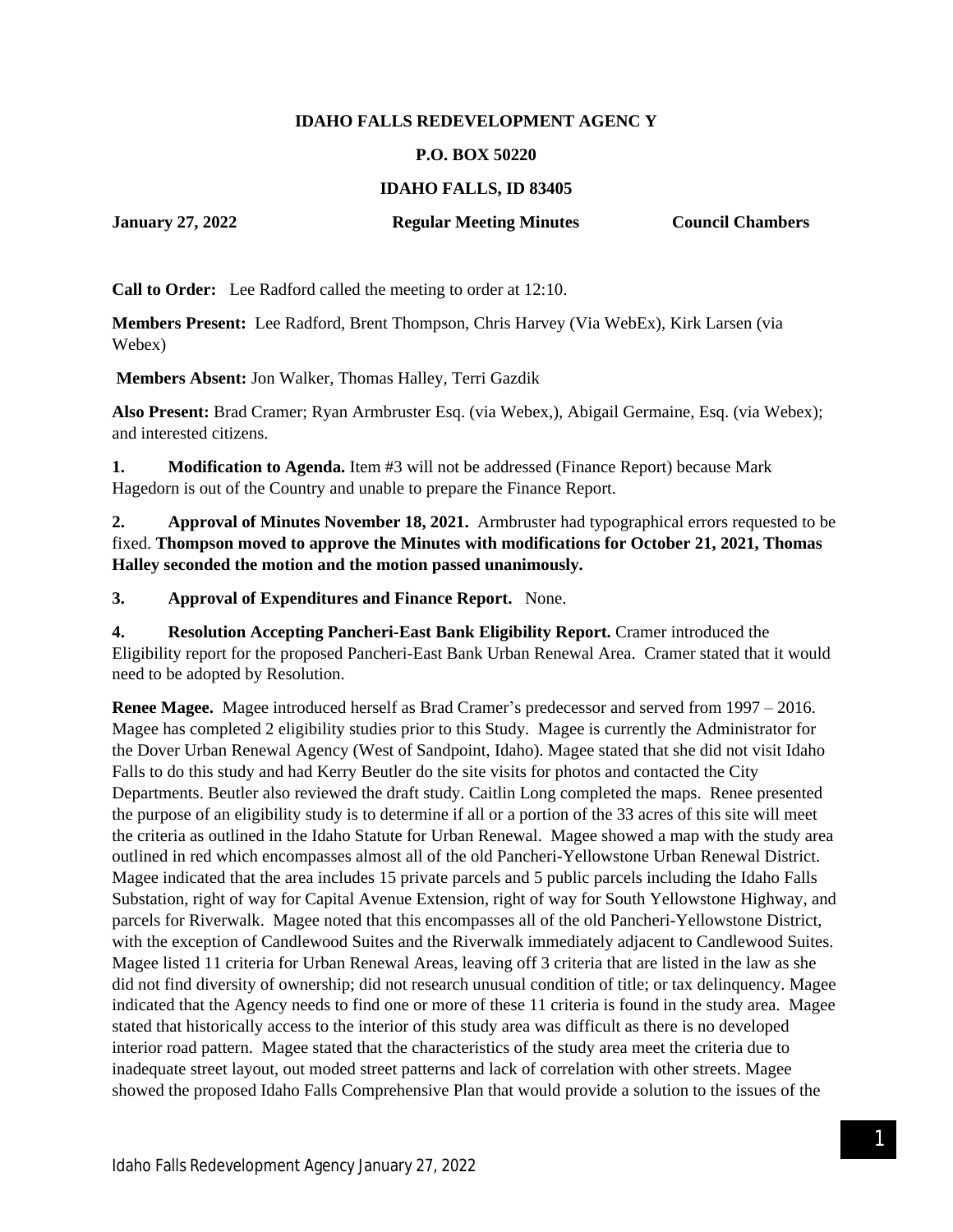streets with a concept of extending Capital Avenue south through the study area all the way to Yellowstone Highway. Magee stated that some places in the study list 32 acres, but at the end of her research they added an acre immediately adjacent to the Snake River that encompasses the Riverwalk, because that portion of the Riverwalk is the right of way of the Capital Avenue Extended, and they wanted to ensure that it would be in the study area, so there is a difference within the study of 32 and 33 acres for that reason.

Magee stated that the parcels are irregular in shape and most of the parcels have not been platted (13 of the 15 are not platted) and platting is a requirement of redevelopment. Magee indicated that there are no public easements for water or sewer and access is a problem in this area as the private driveways do not meet modern standards for width and spacing. Magee added that some of the lots lack the adequate depth for modern redevelopment. Magee indicated that the characteristics of the study area meet the criteria of a faulty lot layout in relationship to size, accessibility, adequacy, and usefulness.

Magee indicated that the west side of Yellowstone Highway in this area has poor and deficient pedestrian facilities. There are no streetlights or sidewalks in the interior of the study area and the water main is not looped. Magee indicated that there are unsafe conditions in this study area.

Magee stated that 4 of the buildings are over 65 years of age. Magee stated that it is too hard to redo an older building and the value of the land exceeds the value of improvements on over 60% of the private parcels. Magee stated that the largest building that was the former manufacturing facility for King B has been vacant for 6 years and many of the former industrial uses have closed and moved which resulted in a vacancy rate of over 60% of the acreage in the private parcels. Magee stated that this area is either vacant or underutilized. Magee indicated that the characteristics meet the criteria of age and economic underdevelopment, which underdevelopment substantially impairs the growth of Idaho Falls.

Magee showed an aerial photo from 1992 and a photo from 2016. Magee showed in comparing the photos that the growth of vacant land from 1992-2016, and the only major investment in the area in that time as a construction of a cold storage facility south of Pancheri, but that cold storage that was constructed in 1996 is now 25 years old.

Magee stated that there is no public easement for water and sewer utilities and therefore the water department and sewer department consider the utilities in the area to be private and there is little documentation of the age and condition of the utilities. Magee stated that the documentation that does exist shows the water main in the area is not looped, but rather dead ends in the southern center portion of the site, and the water main would not provide consistent water service and would not provide adequate fire protection.

Magee again showed the proposed Idaho Falls Comprehensive Plan. Magee showed the two land use classifications consisting of a mixed-use corridor that would be adjacent to the Snake River and the other use is urban core which is adjacent to the intersection of Pancheri and Yellowstone. Magee stated that citizens look at this area of a potential place for people to eat, shop and gather, which would include mixed use buildings, pedestrian facilities, restaurants, hotels, apartments, offices. Magee stated that it will take substantial reinvestment to implement the City's vision of area, including public and private investment. Magee stated that without that investment the characteristics of this area will continue to impair Idaho Falls.

Magee concluded that this Study Area does meet one or more of the criteria in Idaho Statute for an Urban Renewal Area. Magee stated that this study area is eligible for an Urban Renewal Area. Magee added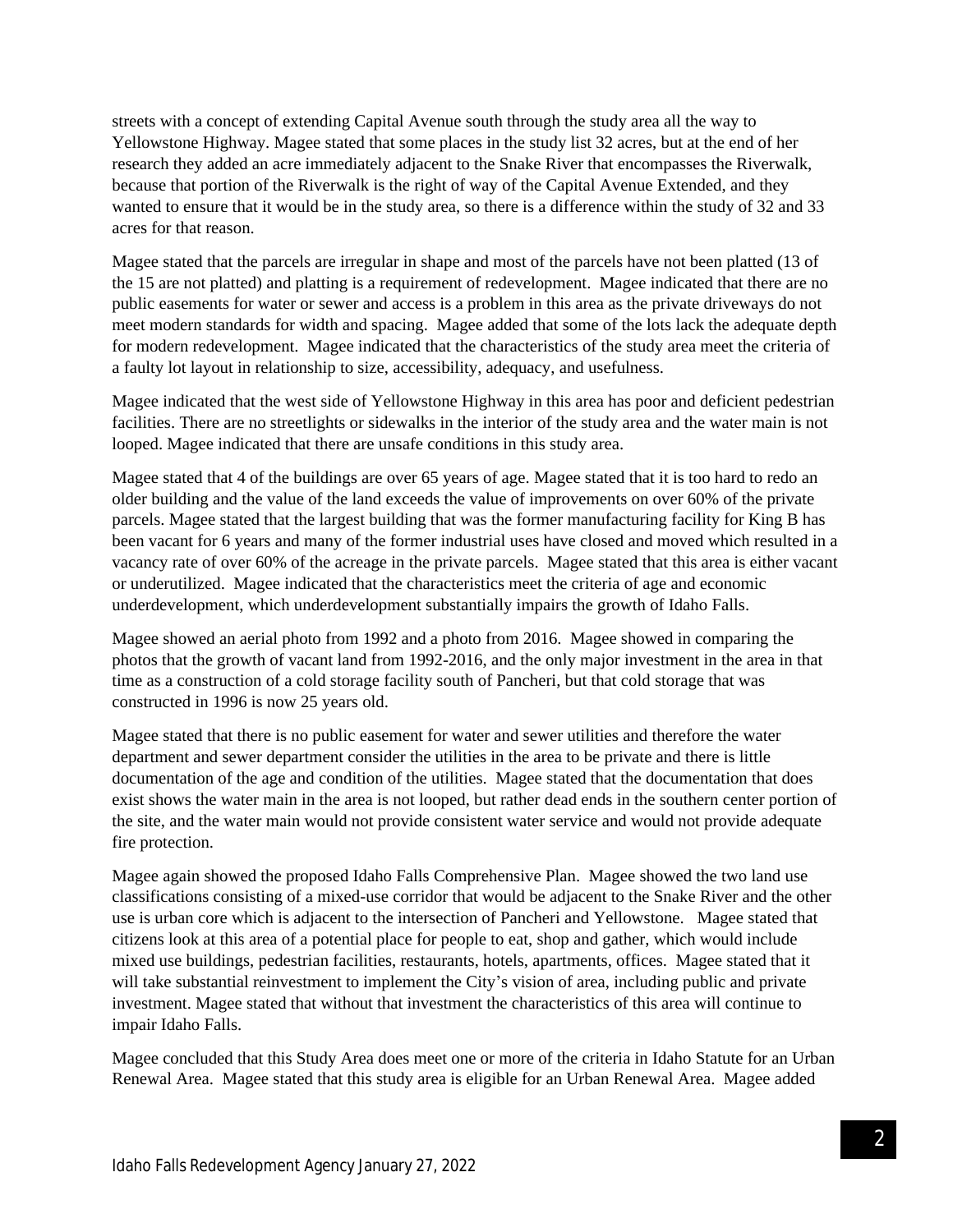that this finding does not commit the Agency or the City Council to include any or all portions of the study are in an urban renewal area, but that would be the next step in the process.

Magee reiterated that the study area does not include Candlewood Suites and the adjacent Riverwalk. Beutler researched the approval drawings for Candlewood Suite, and it was determined that the tax increment assistance was only used in the past for Candlewood Suites and the immediately adjacent Riverwalk.

Thompson asked that what could or should happen in this District seems to be oriented around the extension of Capital Avenue. Thompson asked about the section of future Capital Avenue that is not in the study area and as it transitions into the study area and questioned if the right of way is big enough to accommodate the extension of Capital, plus retain the walkway along the River. Magee showed that all of the right of way for Capital Avenue with one exception is included in the study area. Magee stated that there is an issue on the northern end because the right of way for Capital Ave is approximately 50' wide by King B Plant. Beutler discussed this issue with Public Works and if the Agency has enough funds in the future to fund the construction of Capital Avenue Extended, Public Works will propose a cross section similar to what was used in Taylor Crossing next to the hotel which is a street layout similar to Memorial that has 24' width with one parking lane and a sidewalk adjacent. Magee stated that the very northern tip is not in the study area, and it cannot be in an Urban Renewal Area because it was previously assisted, the City would have to step up to help with the expansion of that portion of Capital Ave.

Radford asked if they should include the other parcel at the southern corner that is owned by Mora Properties and that would get some additional property next to the Capital right of way. Magee indicated that they did not research that and it is in private ownership, but they could go back and research that parcel. Magee stated that she felt that if they needed more right of way, they could acquire that right of way to the north. Radford stated that if you are doing sidewalks on the front, you'd want the extra width. Radford stated that one problem that he sees is that the current parcel for Capital is not where the street goes and is not likely where the street will go. Radford stated that it shows Capital, but Candlewood and the riverwalk are right there, so it would likely not go there, and this isn't the correct pattern. Magee stated that they do not know the exact pattern. Magee stated that Public Works feels that if they use that location, it is good because of the signalization on the intersection and it would work better than other alternatives. Magee stated that with the Pancheri-Yellowstone district they had talked about a loop street through the area, but that was not successful with the staff, and Public Works would rather have an extension of Capital that moves along the Snake River and then curves to Yellowstone Highway because of the signalized intersection on Pancheri. Radford feels that can be addressed as the property develops. Magee feels it needs to be addressed in the plan. Cramer stated that the southeast parcel is something that should be discussed more. Cramer stated that the project along that right of way that almost happened, had an issue because they couldn't spend any money to create the ADA Ramp on the other side of the intersection, and that was a barrier to that project. Cramer asked if the Board would be ok with Cramer and Beutler discussing with the Magee the addition of the parcel. Radford suggested also looking at the next parcel that is owned by Connie Pace. Radford wants to avoid going to the Amcor portion of Yellowstone. Radford stated that it will help the entrance and if that is a signalized intersection it is going to have to be substantial and it would benefit the property owners.

Armbruster suggested that if they are going to look at the parcels to the south, they should not adopt the Eligibility Study yet. Armbruster feels that there is plenty of time to process the Urban Renewal Plan, because after the Agency approves the report, it goes to City Council for their approval, then they would draft the actual Urban Renewal Plan that goes back to the City Council and Planning and Zoning for a public hearing. Armbruster suggested having Cramer, Beutler and Magee look at the two southern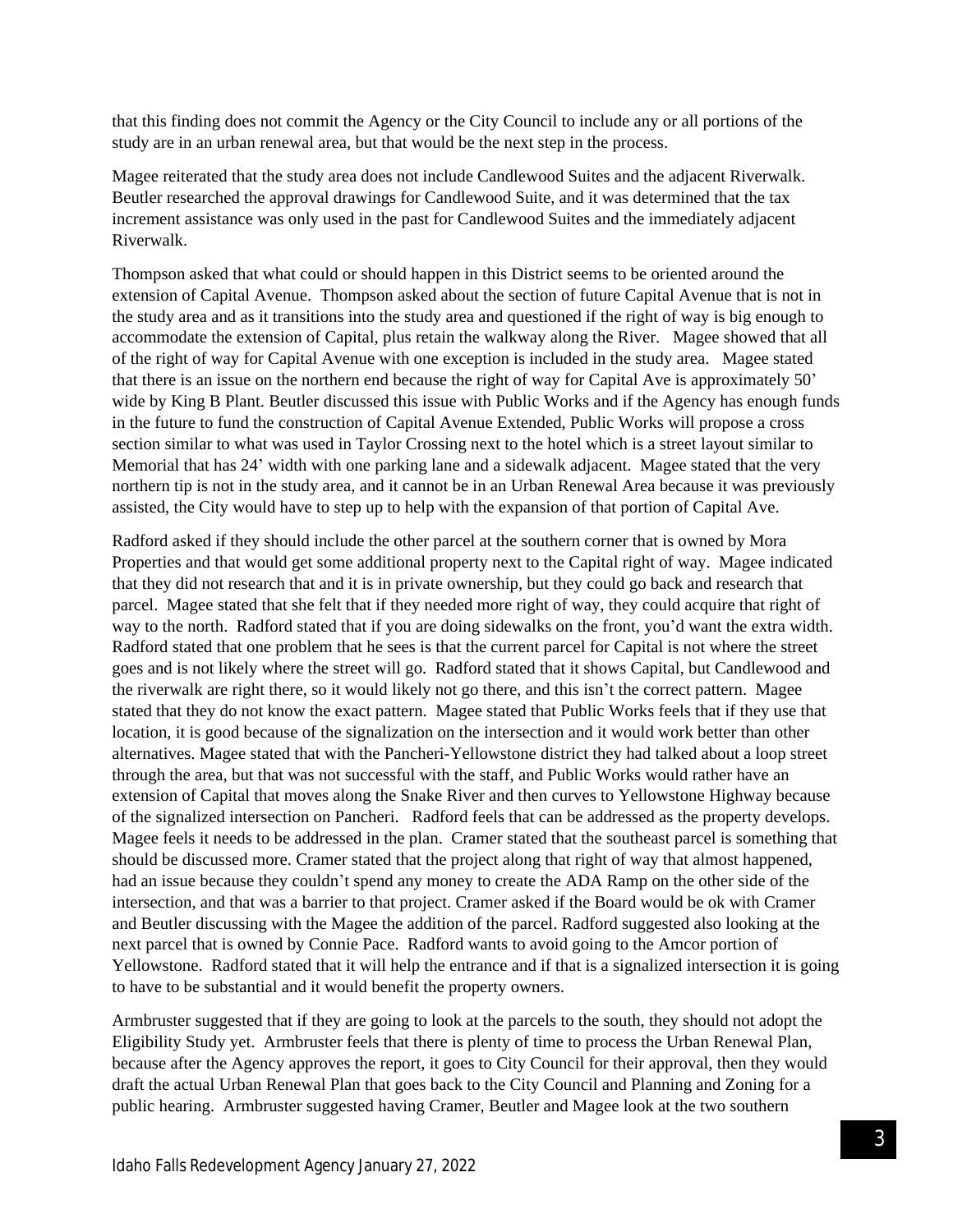parcels and discuss it with the property owners and if they expand the boundaries, they can modify the report and then move forward.

Radford asked if this delay would be too much for the developers needs. Cramer stated that he doesn't have a good enough sense of what the developer's time frame is to answer. Cramer stated that if they wait 3 weeks until the next meeting it might be ok. Radford asked what the other members think about waiting. Thompson agreed it is a good idea. Larsen agreed with Radford. Harvey is concerned about the time pressures of the project, but if they can wait 3 weeks to be able to consider the other parcel then it is ok. Cramer stated that if he worked with Armbruster to have the Resolution that the Council would need to adopt in process so that he can take it to Council quickly after the next Agency meeting and that would reduce some of the delay. Armbruster agreed that they can crank out a City Council Resolution quickly. Armbruster stated that Abigail Germain will create a timeline that gets them from this point to the end of the process. Armbruster stated that they can always have a special meeting. Cramer stated that right now if the Board approved the Resolution it is unlikely that he could get it in front of the City Council before the 4th Thursday in February, and this Board would meet before that meeting in their regularly scheduled meeting, and if there are no specific timelines for noticing, waiting till next month would not delay this movement at all, and he would be in front of Council on the same date. Radford feels that the consensus is it would be good to include those parcels.

Radford asked if there are any concerns about eligibility. Larsen stated that he is not concerns of the eligibility but asked if there are issues with Magee not visiting the site. Armbruster stated that is not a problem as Beutler has been out there and she has aerial photos. Radford added that Magee has spent a lot of time on this property in the past.

## **Kirk Larsen moved to table Action Item #4 Resolution Accepting Pancheri-East Bank Eligibility Report, until the next scheduled Board meeting on February 17, 2022, Thompson seconded the motion. The motion passed unanimously.**

**5.** Annual Report. Cramer stated that he is in the process of working on it and collecting data. Cramer asked for suggestions or commentary that is wanted in the report let him know. Radford asked that he include something about the 1st Street/Northgate area that they are working on it, but it hasn't moved forward yet.

**6. RAI/Legislative Updates.** Armbruster stated that it is quiet on the Urban Renewal front, but this is the time between now and mid-February where things start to appear. Armbruster stated that they will keep the Agency advised if things show up. Armbruster stated that there is an effort to amend House Bill 389 which passed last year, and it is the Property Tax Relief Bill. Armbruster stated there have been problems with that Bill including it does not incentivize project areas to close out early because the value of new construction in a project area is within the 8% budget count. Armbruster stated that there is an effort to fix that along with a few other things, but whether it goes through the process is uncertain. Armbruster stated that there is a separate Bill that is being introduced to fix the Circuit Breaker Provision in the Bill that if fully implemented would cut people off of qualifying for the Circuit Breaker. Armbruster stated that there is big media coverage on the income tax cuts and rebates and that has gone through both Houses and he assumes the Governor will sign that as soon as it gets through the system. Armbruster stated that there is some talk about other property tax revisions. Armbruster stated that RAI Board met last week and focused on Legislative and compliance with the various information documents that have to be filed with either LSO and/or Tax Commission. Armbruster stated that Urban Renewal Agencies are not yet part of the change in the reporting process that would go to the Controllers Office on Transparent Idaho.